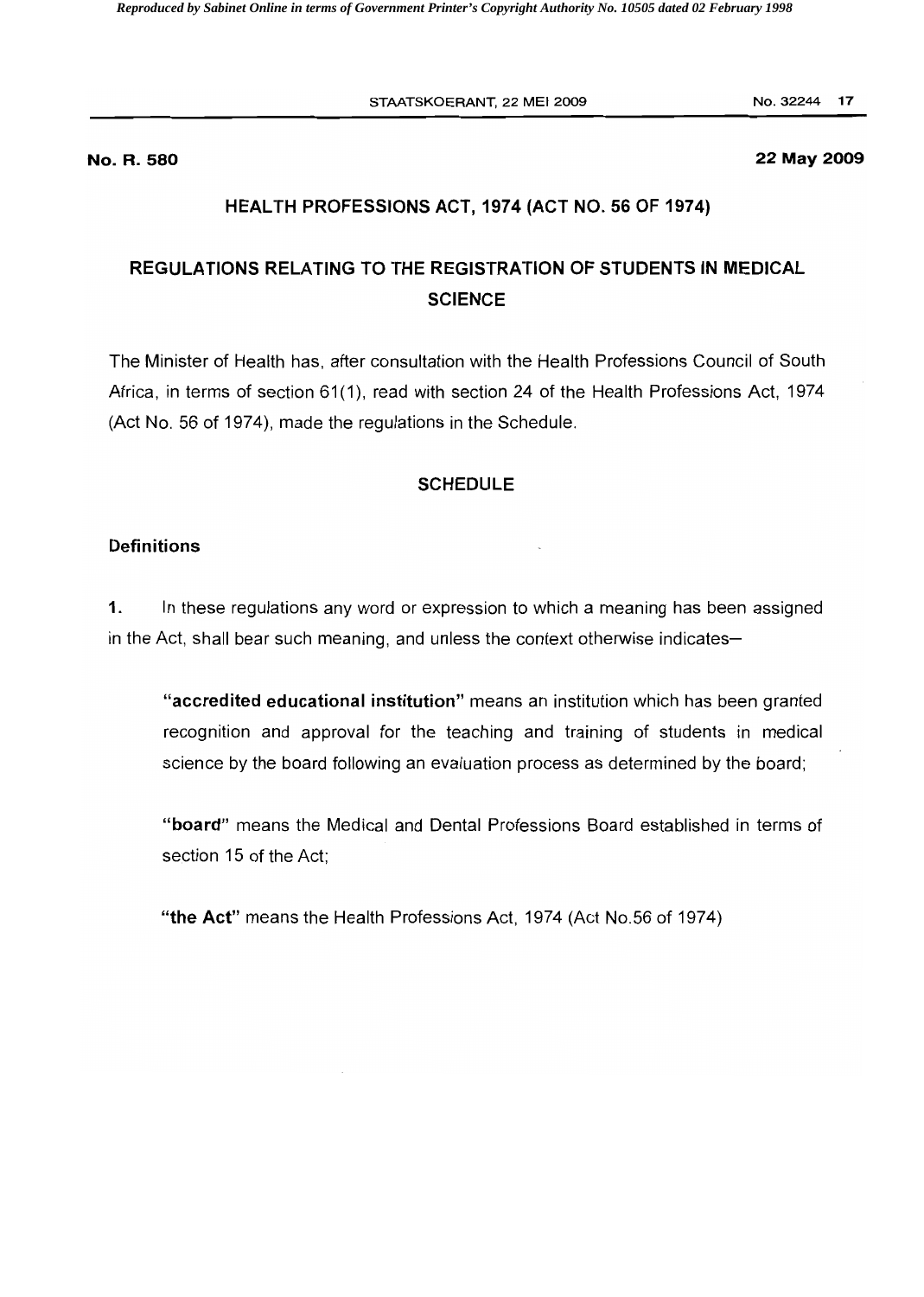#### **18** NO.32244 GOVERNMENT GAZETTE, 22 MAY 2009

### **Registration of Students in Medical Science**

**2.** Every student at an accredited educational institution in the Republic offering training leading to a qualification in medical science which is recognized by the board under the provisions of the Act, shall submit to the registrar an application for registration as a student in accordance with the provisions of regulation 3 hereof

- $(a)$  in the case of students commencing attendance at such university or training institution in the first year of study, within four months following such commencement; or
- $(b)$  in the case of students who have been exempted from the first, second, or third year of study, within four months following their commencement of attendance in the second, third or fourth year of study, respectively.

# **Application for registration as student medical scientist**

- 3. An application by a student for registration as a student in medical science must be accompanied by
	- (a) such student's identity document or birth certificate or, if the student is unable to furnish either of these documents, such other proof of his or her age and correct names as may be acceptable to the registrar;
	- $(b)$  a certificate to prove that such student has commenced study in a subject or subjects at an accredited educational institution, which certificate must specify the year of study and the date on which the student enrolled; and
	- (c) the prescribed student registration fee.

**4.** A student in medical science who resumes his or her studies after interrupting them for at least one year must submit an application for re-registration within four months of resuming such studies.